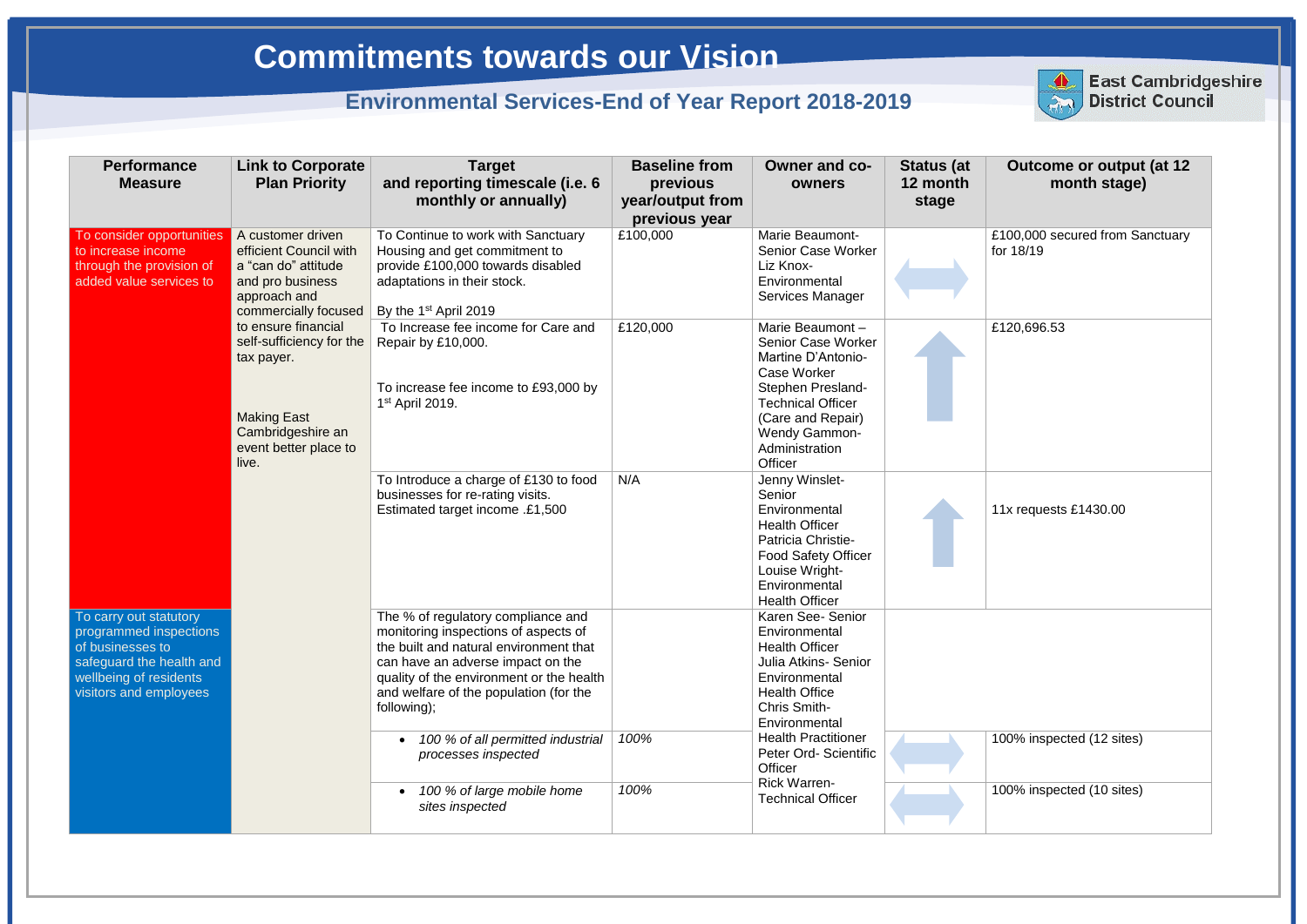| <b>Performance</b><br><b>Measure</b>                          | <b>Link to Corporate</b><br><b>Plan Priority</b> | <b>Target</b><br>and reporting timescale (i.e. 6<br>monthly or annually)                                                                                                                                                      | <b>Baseline from</b><br>previous<br>year/output from<br>previous year | Owner and co-<br>owners                                                                                                                                           | <b>Status (at</b><br>12 month<br>stage | <b>Outcome or output (at 12</b><br>month stage)                                                                                                            |
|---------------------------------------------------------------|--------------------------------------------------|-------------------------------------------------------------------------------------------------------------------------------------------------------------------------------------------------------------------------------|-----------------------------------------------------------------------|-------------------------------------------------------------------------------------------------------------------------------------------------------------------|----------------------------------------|------------------------------------------------------------------------------------------------------------------------------------------------------------|
|                                                               |                                                  | 100 % Private water supplies<br>inspected                                                                                                                                                                                     | 100%                                                                  |                                                                                                                                                                   |                                        | 100%. (12 completed.)                                                                                                                                      |
|                                                               |                                                  | 95% of total air quality data<br>capture obtained                                                                                                                                                                             | 96%                                                                   |                                                                                                                                                                   |                                        | 100%                                                                                                                                                       |
|                                                               |                                                  | • 68 % of potentially<br>contaminated land that has<br>been remediated                                                                                                                                                        | 71%                                                                   |                                                                                                                                                                   |                                        | 75.4%                                                                                                                                                      |
|                                                               |                                                  | Demonstrate the Council's compliance<br>with statutory requirements for which<br>the Local Authority is the enforcing<br>authority by undertaking at least 1<br>project from the Health and Safety<br>Executive's priorities. | <b>NEW</b>                                                            | Jenny Winslet-<br>Senior<br>Environmental<br><b>Health Officer</b><br><b>Food Safety Officer</b><br>Environmental<br><b>Health Officer</b><br><b>Graduate EHO</b> |                                        | HSE Priority areas and local skin<br>piercing project: total 79 visits                                                                                     |
|                                                               |                                                  | Demonstrate ECDC's compliance with<br>Statutory requirements of official<br>controls for food and food hygiene.<br>Carry out inspections of (the following);                                                                  |                                                                       | Jenny Winslet-<br>Senior<br>Environmental<br><b>Health Officer</b><br><b>Food Safety Officer</b><br>Environmental                                                 |                                        | 117 new businesses                                                                                                                                         |
|                                                               |                                                  | 100% of all A and B rated food<br>premises                                                                                                                                                                                    | 100% (47/40)                                                          | <b>Health Officer</b><br>Graduate EHO<br>Administration                                                                                                           |                                        | 100%<br>50/50 businesses                                                                                                                                   |
|                                                               |                                                  | 90% of C and D rated food<br>premises                                                                                                                                                                                         | 92% (201/218)                                                         | officer                                                                                                                                                           |                                        | >100% (includes new businesses or<br>where rating has changed to a C/D<br>or E premises) 222/189                                                           |
|                                                               |                                                  | 90% low risk E food premises<br>sent out questionnaires                                                                                                                                                                       | 100% (131/131)                                                        |                                                                                                                                                                   |                                        | 87% 107/124                                                                                                                                                |
|                                                               |                                                  | 100% of Approved food<br>businesses inspected                                                                                                                                                                                 | 100% (7 inspected)                                                    |                                                                                                                                                                   |                                        | Total 9 approved establishments.<br>3x due inspection, one inspected<br>one day late as officer had cold &<br>cough and could not visit so 66%<br>achieved |
|                                                               |                                                  | 100% of food businesses<br>contacted within 7 days of<br>sample results being received<br>from the laboratory                                                                                                                 | 100% (101 samples)                                                    |                                                                                                                                                                   |                                        | 90%<br>11 sampling exercises, 60 total<br>samples. 6 sample results went out<br>beyond the 7 day target                                                    |
| To reduce the<br>incidence and effects<br>of pollution and to |                                                  | The percentage of requests for advice<br>or statutory investigations and                                                                                                                                                      |                                                                       | Karen See- Senior<br>Environmental<br><b>Health Officer</b>                                                                                                       |                                        |                                                                                                                                                            |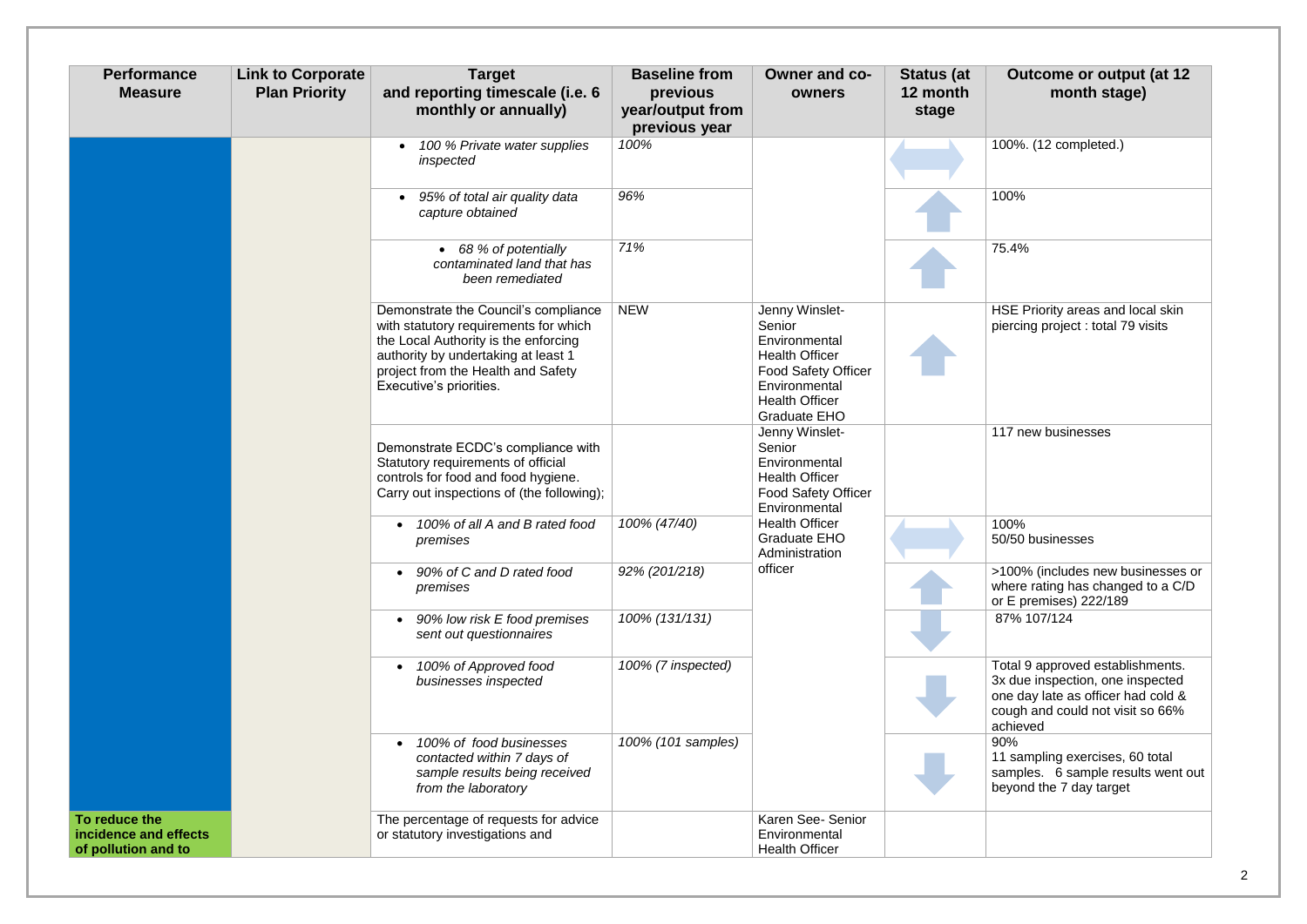#### 91% (390 complaints)

There has been a slight drop due to the increased complexity of complaints, increased workload due to waste and fly tipping. Officers always try to get a solution even if it isn't within our remit which sometimes takes longer.

96%

69 completed 95 approved

| <b>Performance</b><br><b>Measure</b>                                                           | <b>Link to Corporate</b><br><b>Plan Priority</b> | <b>Target</b><br>and reporting timescale (i.e. 6<br>monthly or annually)                                                                                                                                                                                                | <b>Baseline from</b><br>previous<br>year/output from<br>previous year | Owner and co-<br>owners                                                                                                                                                                                         | <b>Status (at</b><br>12 month<br>stage |
|------------------------------------------------------------------------------------------------|--------------------------------------------------|-------------------------------------------------------------------------------------------------------------------------------------------------------------------------------------------------------------------------------------------------------------------------|-----------------------------------------------------------------------|-----------------------------------------------------------------------------------------------------------------------------------------------------------------------------------------------------------------|----------------------------------------|
| promote environmental<br>stewardship                                                           |                                                  | intervention by Officers, resolved within<br>90 days and within 180 days;<br>94% within 90 days<br>98% within 180 days                                                                                                                                                  | 87%<br>94%                                                            | Julia Atkins- Senior<br>Environmental<br><b>Health Officer</b><br>Peter Ord- Scientific<br>Officer<br>Chris Smith-<br>Environmental<br><b>Health Officer</b><br><b>Rick Warren-</b><br><b>Technical Officer</b> |                                        |
|                                                                                                |                                                  | Undertake a targeted environmental<br>crime promotional campaign aimed at<br>reducing the incidence of fly tipping,<br>littering and dog fouling.<br>By December 2019.<br>Issue 100% of Fixed Penalty Notices in<br>cases where the evidence is sufficient<br>to do so. | <b>NEW</b>                                                            | Karen See/Julia<br>Atkins - Senior<br>Environmental<br><b>Health Officer</b><br>Domestic Team<br><b>Officers</b>                                                                                                |                                        |
| To ensure that the<br>residents of ECDC are<br>adequately housed in a<br>dwelling that is safe |                                                  | 75 of Disabled Facilities Grants<br>delivered (DFG's)                                                                                                                                                                                                                   | 110                                                                   | Marie Beaumont-<br><b>Senior Case Worker</b><br>Stephen Presland-<br><b>Technical Officer</b><br>(Care and Repair)                                                                                              |                                        |

PSPO for dog fouling across whole District has been adopted and signs provided to Parish Councils. Stickers to show dog waste can go into usual waste bins designed and ready to distribute. Press releases, campaigns in social media for **PSPO** and for littering, fly tipping, duty of care and cigarette butts. Website, flow chart and reporting form updated. Officers have patrolled areas. Officers have also visited businesses to give advice on ensuring they have in place commercial collection arrangements along with general advice to provide long term solutions to waste issues. Crisp packet collection set up within the Council.

100% issued. 20 Fixed Penalty Notices Issued (17 for litter, 3 for fly tipping) where good evidence has been provided. 1 case put forward for prosecution and prosecution file completed.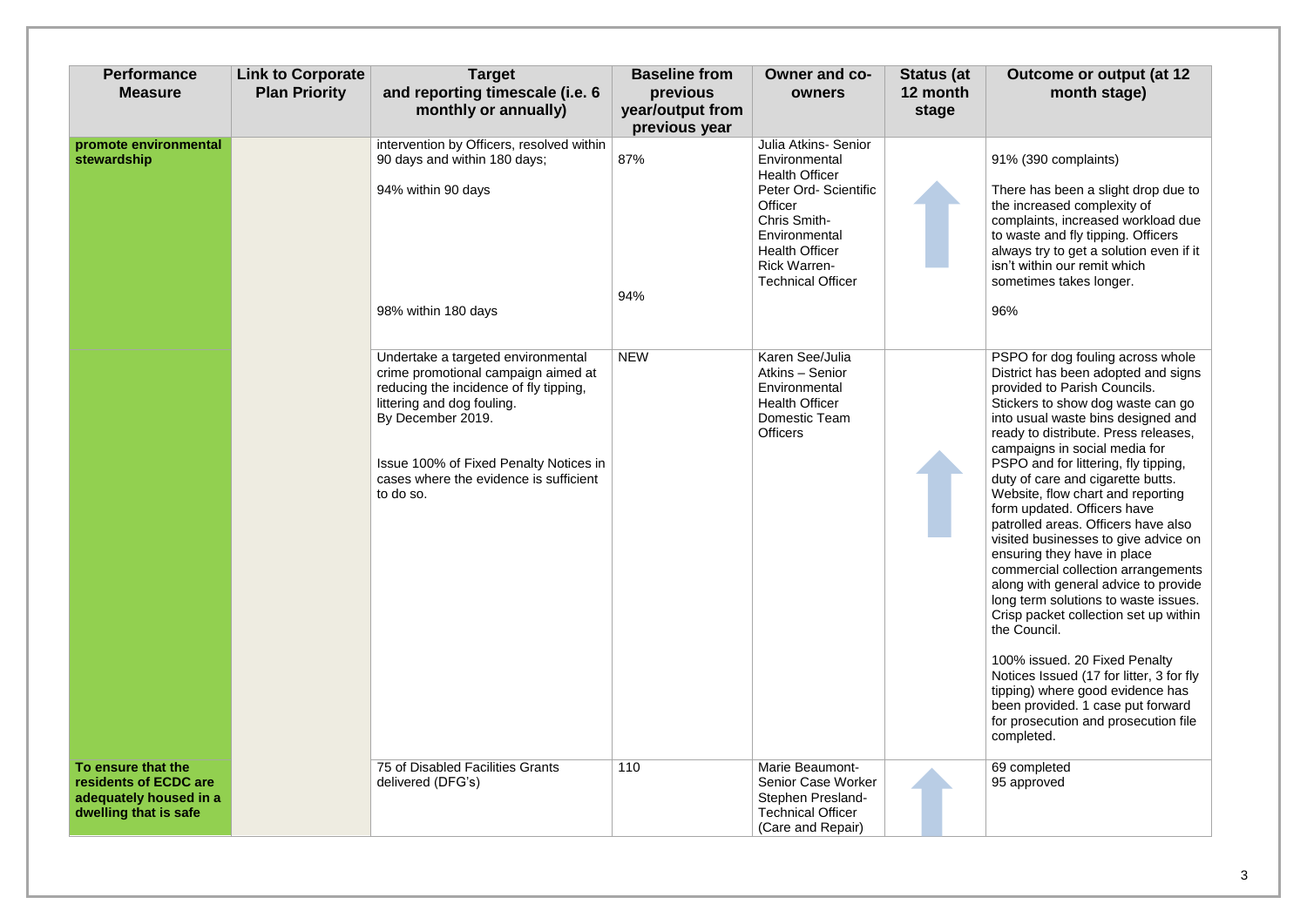100% 20 completed

| <b>Performance</b><br><b>Measure</b> | <b>Link to Corporate</b><br><b>Plan Priority</b> | <b>Target</b><br>and reporting timescale (i.e. 6<br>monthly or annually)                             | <b>Baseline from</b><br>previous<br>year/output from<br>previous year | Owner and co-<br>owners                                                                                                                                                                                                                                                                        | <b>Status (at</b><br>12 month<br>stage |
|--------------------------------------|--------------------------------------------------|------------------------------------------------------------------------------------------------------|-----------------------------------------------------------------------|------------------------------------------------------------------------------------------------------------------------------------------------------------------------------------------------------------------------------------------------------------------------------------------------|----------------------------------------|
| and suited to their<br>needs         |                                                  |                                                                                                      |                                                                       | Martine D'Antonio-<br><b>Case Worker</b><br>Karen See- Senior<br><b>EHO</b><br>Julia Atkins- Senior<br><b>EHO</b><br><b>Barbara Mitcham-</b><br><b>EHO</b>                                                                                                                                     |                                        |
|                                      |                                                  | 100% of Minor works Grants approved<br>within 28 days                                                | 100% 28                                                               | <b>Marie Beaumont-</b><br>Senior Case Worker<br>Stephen Presland-<br><b>Technical Officer</b><br>(Care and Repair)<br>Martine D'Antonio-<br><b>Case Worker</b><br>Karen See- Senior<br><b>EHO</b><br>Julia Atkins- Senior<br><b>EHO</b><br><b>Barbara Mitcham-</b><br><b>EHO</b>               |                                        |
|                                      |                                                  | The average time from referral to grant<br>approval for DFG's under £10,000 to<br>be within 16 weeks | 29 weeks                                                              | Marie Beaumont-<br>Senior Case Worker<br>(Care and Repair)<br>Stephen Presland-<br><b>Technical Officer</b><br>(Care and Repair)<br>Martine D'Antonio-<br><b>Case Worker</b><br>Karen See- Senior<br><b>EHO</b><br>Julia Atkins- Senior<br><b>EHO</b><br><b>Barbara Mitcham-</b><br><b>EHO</b> |                                        |
|                                      |                                                  | The average time from referral to grant<br>approval for DFG's over £10,000 to be<br>within 32 weeks  | 48 weeks                                                              | <b>Marie Beaumont-</b><br>Senior EHO<br>Stephen Presland-<br><b>Technical Officer</b><br>(Care and repair)<br>Martine D'Antonio-<br>Case worker<br>Karen See- Senior<br><b>EHO</b>                                                                                                             |                                        |

Average 30 wks

Average 33 wks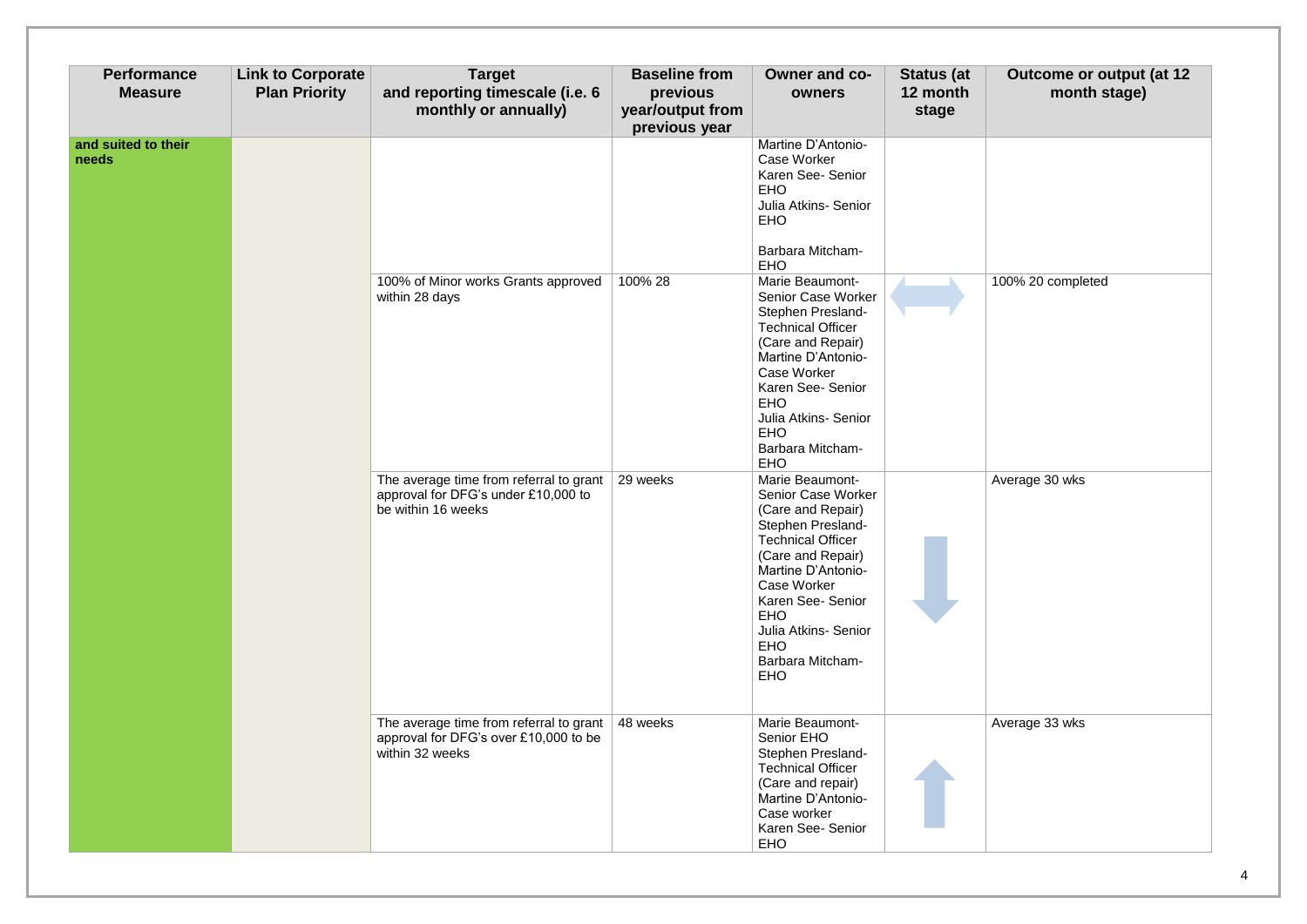Bid submitted. Bid was well received, However after meeting the funding panel, the district councils were asked to review their costs for carrying out works on private residents, for example the cost of installing a new heating system. When the costs have been agreed by the district councils, the bid will be resubmitted. Currently waiting for next application window, possibly April 2019. The social landlord element of the bid has been dropped due to the social landlords (for example Sanctuary Housing ) being able to access funding via Agility Eco LEAP (Local Energy Advice Programme) as a result of an underspend in a previous round  $\overline{90}$ 

Procedure has been set up and information has been placed on the website. Application has been updated, promotion and licence applications have now been received. Inspections are currently being carried out.

| <b>Performance</b><br><b>Measure</b>                                                     | <b>Link to Corporate</b><br><b>Plan Priority</b> | <b>Target</b><br>and reporting timescale (i.e. 6<br>monthly or annually)                                                                                                                                                                                                                                                          | <b>Baseline from</b><br>previous<br>year/output from<br>previous year | Owner and co-<br>owners                                                                              | <b>Status (at</b><br>12 month<br>stage |
|------------------------------------------------------------------------------------------|--------------------------------------------------|-----------------------------------------------------------------------------------------------------------------------------------------------------------------------------------------------------------------------------------------------------------------------------------------------------------------------------------|-----------------------------------------------------------------------|------------------------------------------------------------------------------------------------------|----------------------------------------|
|                                                                                          |                                                  |                                                                                                                                                                                                                                                                                                                                   |                                                                       | Julia Atkins- Senior<br><b>EHO</b><br><b>Barbara Mitcham-</b><br><b>EHO</b>                          |                                        |
|                                                                                          |                                                  | Prior to commencement of the new<br>HMO licensing regime provide advice<br>and liaise with landlords to ensure full<br>understanding of the forthcoming<br>statutory changes, to help achieve<br>good compliance levels within required<br>timescales, and reporting to<br>Committee by December 2018 on<br>actions and progress. | New Target                                                            | Karen See/Julia<br>Atkins - Senior<br>Environmental<br><b>Health Officer</b>                         |                                        |
|                                                                                          |                                                  | To submit a bid under the warmer<br>homes grant by September 2018                                                                                                                                                                                                                                                                 | New Target                                                            | Nick Wyatt<br><b>Sustainability Officer</b>                                                          |                                        |
|                                                                                          |                                                  | To provide energy efficiency advice to<br>75 households by March 2019                                                                                                                                                                                                                                                             | 50                                                                    | Nick Wyatt<br><b>Sustainability Officer</b>                                                          |                                        |
| To provide<br>education/advice and<br>information to businesses<br>and ensure compliance |                                                  | To ensure a high standard of service is<br>delivered to all our customers by<br>ensuring that appropriate and timely<br>responses are provided to all formal<br>consultations and enquiries for advice<br>or assistance (for the following)                                                                                       |                                                                       | Karen See-Senior<br><b>EHO</b><br>Julia Atkins- Senior<br><b>EHO</b><br>Chris Smith-<br>Graduate EHO |                                        |
|                                                                                          |                                                  | 96% of customer enquiries<br>responded to within 5 days                                                                                                                                                                                                                                                                           | 95%                                                                   |                                                                                                      |                                        |

*95%* 98 % (335)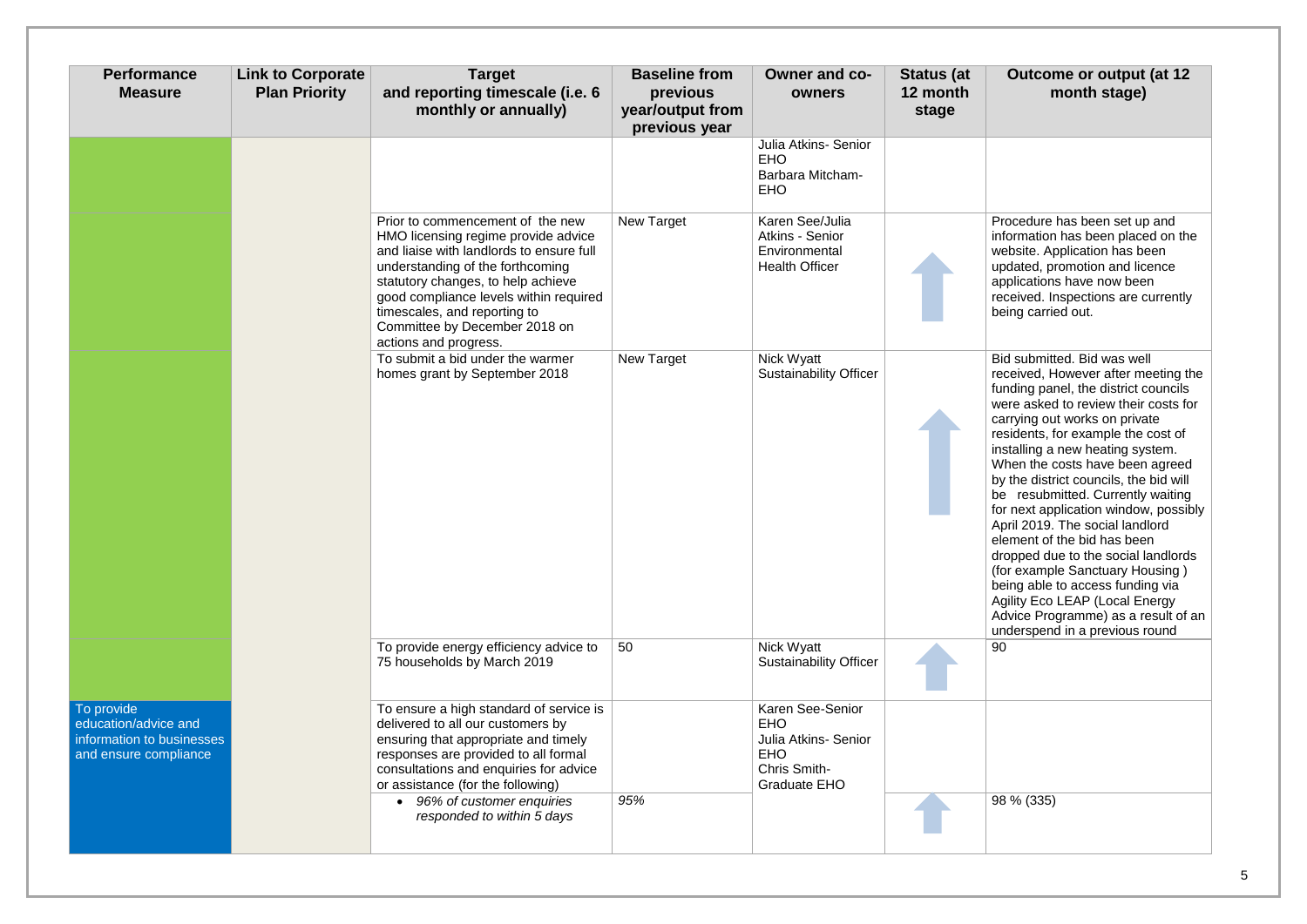99% within 21 days (472). (The statutory period was increased from 14 days to 21 days).

## **Outcome or output (at 12 month stage)**

88% (451) This decrease has been due to increase in work in other areas. Another staff member has now been trained in how to cover these to improve resilience within the team.

| <b>Performance</b><br><b>Measure</b> | <b>Link to Corporate</b><br><b>Plan Priority</b> | <b>Target</b><br>and reporting timescale (i.e. 6<br>monthly or annually)                                                                                                                                                                                                                                                  | <b>Baseline from</b><br>previous<br>year/output from<br>previous year                                                                                      | Owner and co-<br>owners                                                                                                                                                                                                                                                                                | <b>Status (at</b><br>12 month<br>stage | <b>Oι</b>                                                                                                                    |
|--------------------------------------|--------------------------------------------------|---------------------------------------------------------------------------------------------------------------------------------------------------------------------------------------------------------------------------------------------------------------------------------------------------------------------------|------------------------------------------------------------------------------------------------------------------------------------------------------------|--------------------------------------------------------------------------------------------------------------------------------------------------------------------------------------------------------------------------------------------------------------------------------------------------------|----------------------------------------|------------------------------------------------------------------------------------------------------------------------------|
|                                      |                                                  | 96% of Planning/Building<br>$\bullet$<br><b>Regulation consultations</b><br>responded to within 14 days                                                                                                                                                                                                                   | 97%                                                                                                                                                        |                                                                                                                                                                                                                                                                                                        |                                        | 99%<br>statut<br>14 <sub>da</sub>                                                                                            |
|                                      |                                                  | 94% of Temporary Event Notice<br>$\bullet$<br>consultations responded to<br>within 3 days                                                                                                                                                                                                                                 | 95%                                                                                                                                                        |                                                                                                                                                                                                                                                                                                        |                                        | 88%<br>due to<br>areas<br>now b<br>these<br>the te                                                                           |
|                                      |                                                  | 97% of general Licensing<br>$\bullet$<br>consultations responded to<br>within 14 days                                                                                                                                                                                                                                     | 97%                                                                                                                                                        |                                                                                                                                                                                                                                                                                                        |                                        | 97%                                                                                                                          |
|                                      |                                                  | Support our customers by organising<br>or being involved in 5 promotional<br>activities that engage with local<br>businesses and the public, to build on<br>and encourage good working<br>relationships and assist people to have<br>a better understanding of the role of<br>the Domestic Team.                          | 4 (stall on market<br>square, radio<br>appearance for Dog<br>Warden, careers fair<br>at Ely Cathedral,<br>attendance at 3<br>safety zone events in<br>Oct) | Karen See- Senior<br><b>EHO</b><br>Julia Atkins- Senior<br><b>EHO</b><br>Peter Ord-<br><b>Technical Officer</b><br>(care and repair)<br>Claire Braybrook-<br><b>EHO</b><br><b>Rick Warren-</b><br><b>Technical Officer</b><br>Chris Smith-<br><b>Graduate EHO</b><br>Jenessa Springhall-<br>Dog Warden |                                        | 10 <sub>pr</sub><br>Housi<br><b>Marke</b><br>with F<br>Cathe<br>Schoo<br>social<br><b>House</b><br>tipping<br>Space<br>radio |
|                                      |                                                  | Evaluate customer needs to assist with<br>meaningful development of procedures<br>to improve customers experience of<br>our delivery of statutory services.<br>Use survey results to inform future<br>planning of what our customers<br>require.<br>Future action plan by December 2018<br>for implementation in 2019/20. | N/A                                                                                                                                                        | Karen See- Senior<br><b>EHO</b><br>Julia Atkins- Senior<br><b>EHO</b>                                                                                                                                                                                                                                  |                                        | Web:<br>'very :<br>clear<br>Feed<br>was s<br>custo<br>and 'l<br>inform                                                       |

#### 10 promotions.

Housing with Care and Repair on Market Stall, Street Scene to deal with Fly tipping, Careers Fair at Ely Cathedral and career talk at Kings School, various press releases and social media promotions regarding Houses in Multiple Occupation, fly tipping, dog fouling, littering, Public Spaces Protection Order, talk on the radio regarding fly-tipping.

Web survey carried out. 100% said 'very satisfied' and officers gave clear advice.

Feedback regarding the website was split between meeting customers' needs 'Very well' 27% and 'Not well at all' 27% with information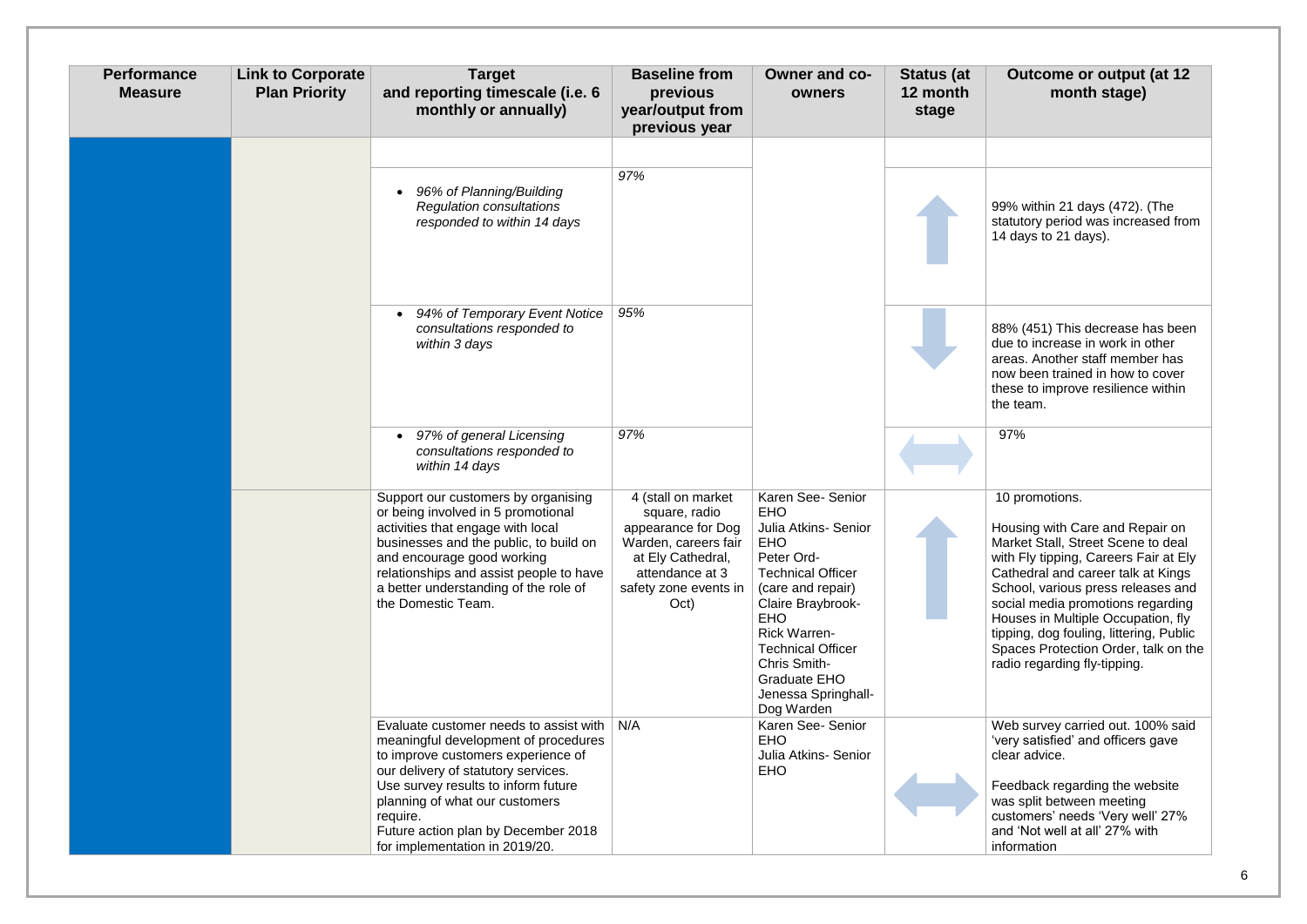## **Outcome or output (at 12 month stage)**

| <b>Performance</b><br><b>Measure</b>                                                                             | <b>Link to Corporate</b><br><b>Plan Priority</b> | <b>Target</b><br>and reporting timescale (i.e. 6<br>monthly or annually)                                                                                                                                                                                                                                                                                                                                                                                                                           | <b>Baseline from</b><br>previous<br>year/output from<br>previous year | Owner and co-<br>owners                                                                                                                                 | <b>Status (at</b><br>12 month<br>stage | <b>Outcome or output (at 12</b><br>month stage)                                                                                                                                                 |
|------------------------------------------------------------------------------------------------------------------|--------------------------------------------------|----------------------------------------------------------------------------------------------------------------------------------------------------------------------------------------------------------------------------------------------------------------------------------------------------------------------------------------------------------------------------------------------------------------------------------------------------------------------------------------------------|-----------------------------------------------------------------------|---------------------------------------------------------------------------------------------------------------------------------------------------------|----------------------------------------|-------------------------------------------------------------------------------------------------------------------------------------------------------------------------------------------------|
|                                                                                                                  |                                                  |                                                                                                                                                                                                                                                                                                                                                                                                                                                                                                    |                                                                       |                                                                                                                                                         |                                        | Customers considered that<br>information on the website was<br>'somewhat easy to understand'<br>showing there is room for<br>improvement on the website.                                        |
|                                                                                                                  |                                                  |                                                                                                                                                                                                                                                                                                                                                                                                                                                                                                    |                                                                       |                                                                                                                                                         |                                        | Some areas have already been<br>improved but we will continue to<br>improve these in the coming year                                                                                            |
|                                                                                                                  |                                                  | Responding to complaints/ enquiries/<br>requests for advice/ Reporting of<br>Injuries, Diseases and Dangerous<br><b>Occurrence Statutory Notifications/skin</b><br>piercing registrations/infectious<br>diseases notifications. Issue of Export<br><b>Certificates</b><br>100% First contact in 3 working<br>$\bullet$<br>days<br>100% Export certificates issued<br>in 7 working days<br>Provide advice requested to<br>$\bullet$<br>100% of businesses within 3<br>working days (food and health | 98% (666/679)<br>100%<br>100% (197)                                   | Jenny Winslet-<br>Senior EHO<br>Patricia Christie-<br>Food safety officer<br>Louise Wright- EHO<br>(Commercial)<br><b>Wendy Page-</b><br>Administrator  |                                        | 99% Combined complaints / enquiries/<br>service requests and RIDDOR within<br>days<br>(891/902 on 15 March 2019)<br>100% Export health certificates sent of<br>within 7 working days<br>(50/50) |
|                                                                                                                  |                                                  | and safety)<br>Respond to our customer survey (What<br>do our customers want?)<br>Use this information to inform future<br>planning.<br>Undertake a "Poor Performer"<br>Project to work intensely with<br>premises rated 0-2 by June<br>2018                                                                                                                                                                                                                                                       | $\mathbf{1}$                                                          | Jenny Winslet-<br>Senior EHO<br>Patricia Christie-<br><b>Food Safety Officer</b><br>Louise Wright- EHO                                                  |                                        | 100% "Poor performers" project<br>completed. 3x businesses now<br>rated 5; 1x business sold; 1x<br>business opted not to take part.                                                             |
| <b>Trained staff and</b><br>comprehensive<br>understanding of service<br>by Service Delivery<br><b>Champions</b> |                                                  | 100% of Appraisals undertaken                                                                                                                                                                                                                                                                                                                                                                                                                                                                      | 100%                                                                  | Liz Knox-<br>Environmental<br>Services Manager<br>Karen See- Senior<br><b>EHO</b><br>Julia Atkins- Senior<br><b>EHO</b><br>Jenny Winslet-<br>Senior EHO |                                        | 100% of appraisals undertaken                                                                                                                                                                   |

100% Export health certificates sent out within 7 working days (50/50)